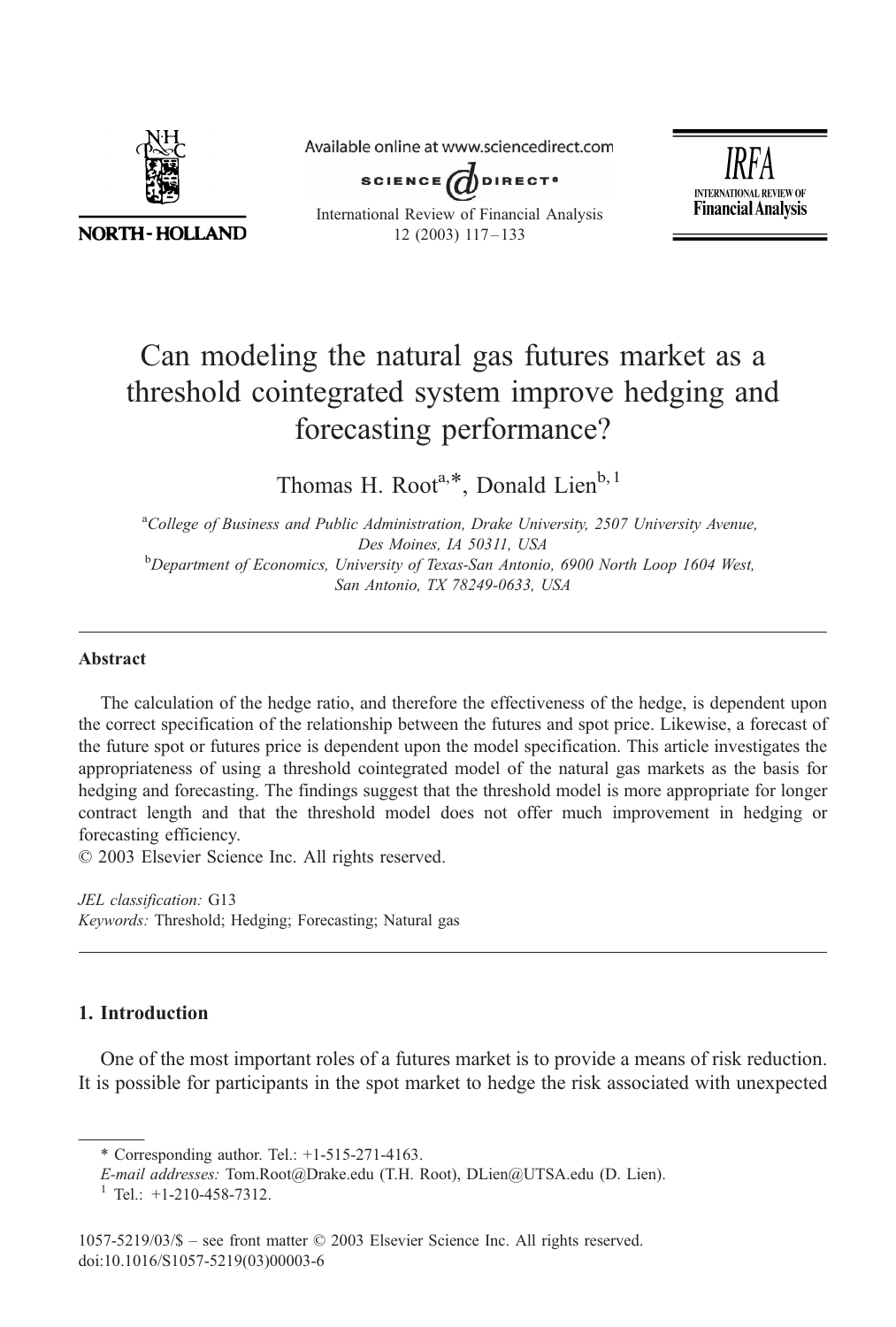shocks to the spot price by simultaneously participating in the futures market. By selling an amount of futures contracts equal to the hedge ratio for each spot position held a hedger minimizes risk. The calculation of the hedge ratio, and therefore the effectiveness of the hedge, is dependent upon the correct specification of the relationship between the futures and spot price. Likewise, a forecast of the future spot or futures price is dependent upon the model specification. Therefore, the time series properties of the relationship play a key role in the ability of the model to be used in both hedging and forecasting.

In the long run, the futures price will eliminate the possibility of arbitrage, equaling the spot price, plus a carrying charge consisting of a storage cost, risk premium, and convenience yield. Speculators in a futures market attempt to capitalize on arbitrage opportunities that occur when short-run deviations from the long-run equilibrium condition are present. For speculators to profit, the difference in the futures and spot price (the basis) must be large enough to account for the associated costs of carry. Without the costs of carry, the long-run equilibrium would result in a zero basis. A standard error correction (EC) model of the market implicitly assumes that a zero basis is the correct equilibrium condition. The time series properties of this model imply movement toward the zero-basis equilibrium anytime a nonzero basis exists.

Alternatively, a threshold model allows for multiple non-zero-basis regimes. A nonzero basis may correctly reflect an equilibrium in the market where the associated costs of carry explain the nonzero basis. However, if the size of the basis is large enough that it is misrepresenting the costs of carry, speculators will attempt to profit from the arbitrage opportunity that is present. In other words, the response of the market to a relatively small basis may be different than the response to a large basis. The deviations from a zero-basis no-arbitrage condition can therefore be characterized as belonging to two possible regimes, separated by whether the associated costs of carry are correctly identified. The time series relationship between the spot and futures prices would thus differ by regime and therefore, so would the hedge ratio. This article compares the effectiveness of hedge ratios and forecasting ability of a threshold EC model of the futures market for natural gas to other commonly adopted approaches.

A simple and common estimation of the optimal hedge ratio is accomplished with ordinary least squares (OLS) analysis. This method fails to account for the possibility that the price history is a determinant of the current price. Therefore, a vector autoregressive model (VAR) may be a better representation of the relationship. The spot and futures prices, represented in levels, are generally considered nonstationary while the first difference of each series is stationary. Therefore, the estimation of a VAR representation of the futures market is usually accomplished using the first difference of the price series.

[Engel and Granger \(1987\)](#page--1-0) showed that the standard VAR representation is not correct if cointegration is present in a time series. Alternatively, a vector error correction model (VECM) of the spot and futures price series would account for the cointegration via the use of the basis as the EC term. [Gosh \(1993\)](#page--1-0) showed that hedge ratios estimated via a VECM outperformed the standard VAR estimation. This was supported by [Lien \(1996\).](#page--1-0) The VECM assumes that the EC term is always significant. In contrast, a threshold representation allows for the possibility that the relationship between the spot and futures prices may differ based on the action of speculators in the market. Therefore, a threshold representation of the VECM may provide a better estimate of the hedge ratio. This article compares a no-hedge strategy to